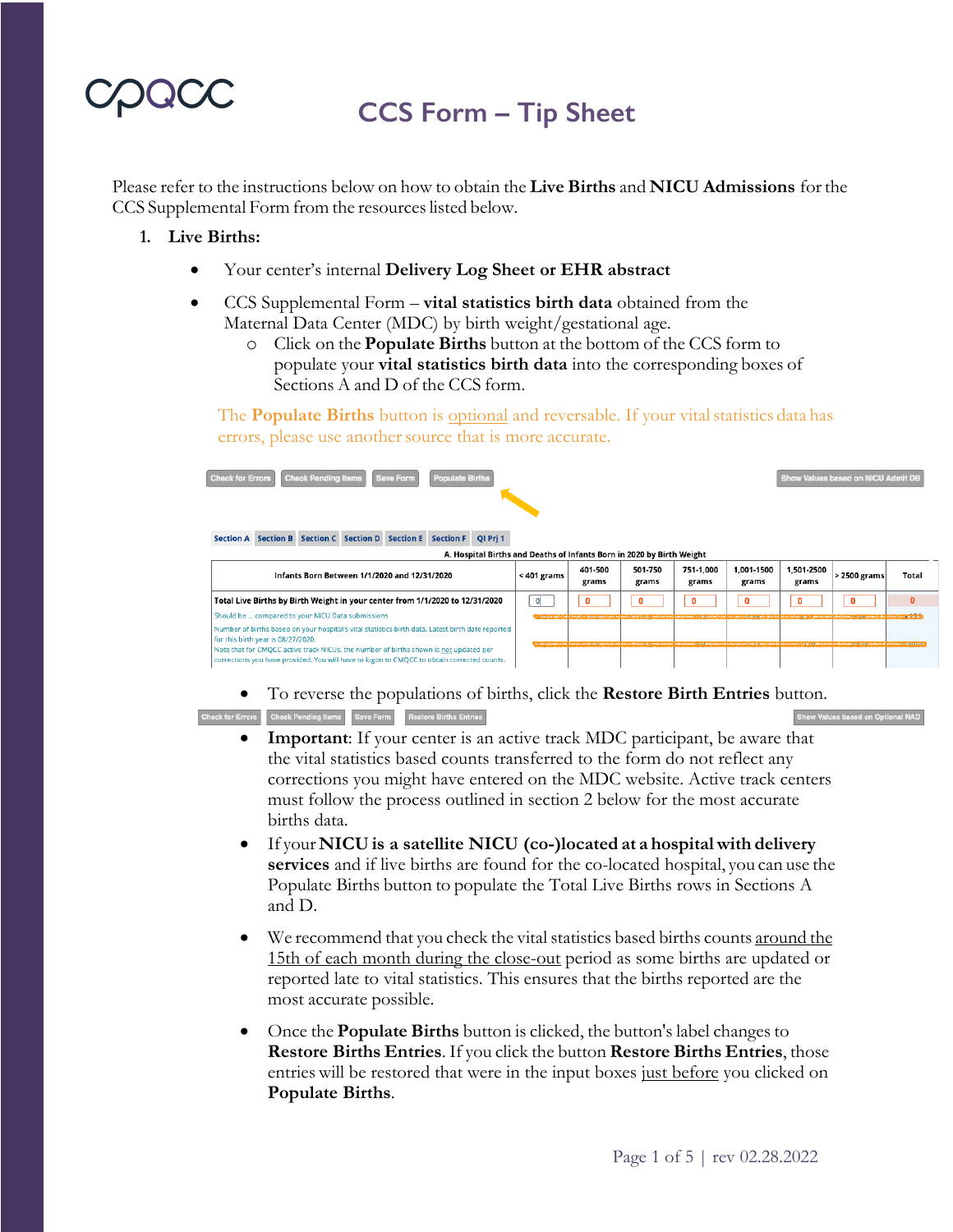

## **CCS Form – Tip Sheet**

#### **2. NICU Admissions**

• The Optional NICU Admits Database (NAD)

The NAD based values can be accessed by clicking on the **Show Values based on NICU Admits DB** button and then the **Populate Form with Values based on Optional NAD** button at the bottom right of the CCS Supplemental Form, shown in the screenshot below.

| Check for Errors Check Pending Items Save Form<br><b>Populate Births</b>        |                                                 | Show Values based on NICU Admit DB |
|---------------------------------------------------------------------------------|-------------------------------------------------|------------------------------------|
| Check for Errors Check Pending Items Save Form<br><b>Restore Births Entries</b> | Populate Form with Values based on Optional NAD | Hide Values based on Optional NAD  |
| To reverse the populations of births, click the Restore Birth Entries button.   |                                                 |                                    |

ck for Errors Check Pending Items Save Form

**\*Note that you must have data entered in the Optional NICU Admits Database to benefit from this option.**

### **3. CMQCC Maternal Data Center (MDC)**

**Option A:** Direct login to the CMQCC Maternal Data Center

Direct login requires that you have your own CMQCC MDC Account; i.e. you need to be invited to access the MDC by a hospital colleague with an MDC Administrator role. If you need to be able to drill down to see the list of patients in each CCS category in the MDC, ask your MDC administrator to invite you with an MDC User Role of **Read Only: Aggregate and Patient-Level Data** or higher.

**To identify the MDC Administrators for your hospital, contac datacenter@cmqcc.org To log in directly (i.e. you already have an MDC Account), go to https://datacenter.cmqcc.org**

**Option B:** Login to www.cpqccreport.org, and click on the option "Connect to CMQCC" in the sidebar. In the result window, click on **click here** to connect to the CMQCC MDC. Note that logons to the MDC from the NICU Reports website are classified as "Guest" sessions. "Guest" sessions do not allow a drill-down to individual patient records. If you need drill-down information, you must use Option A.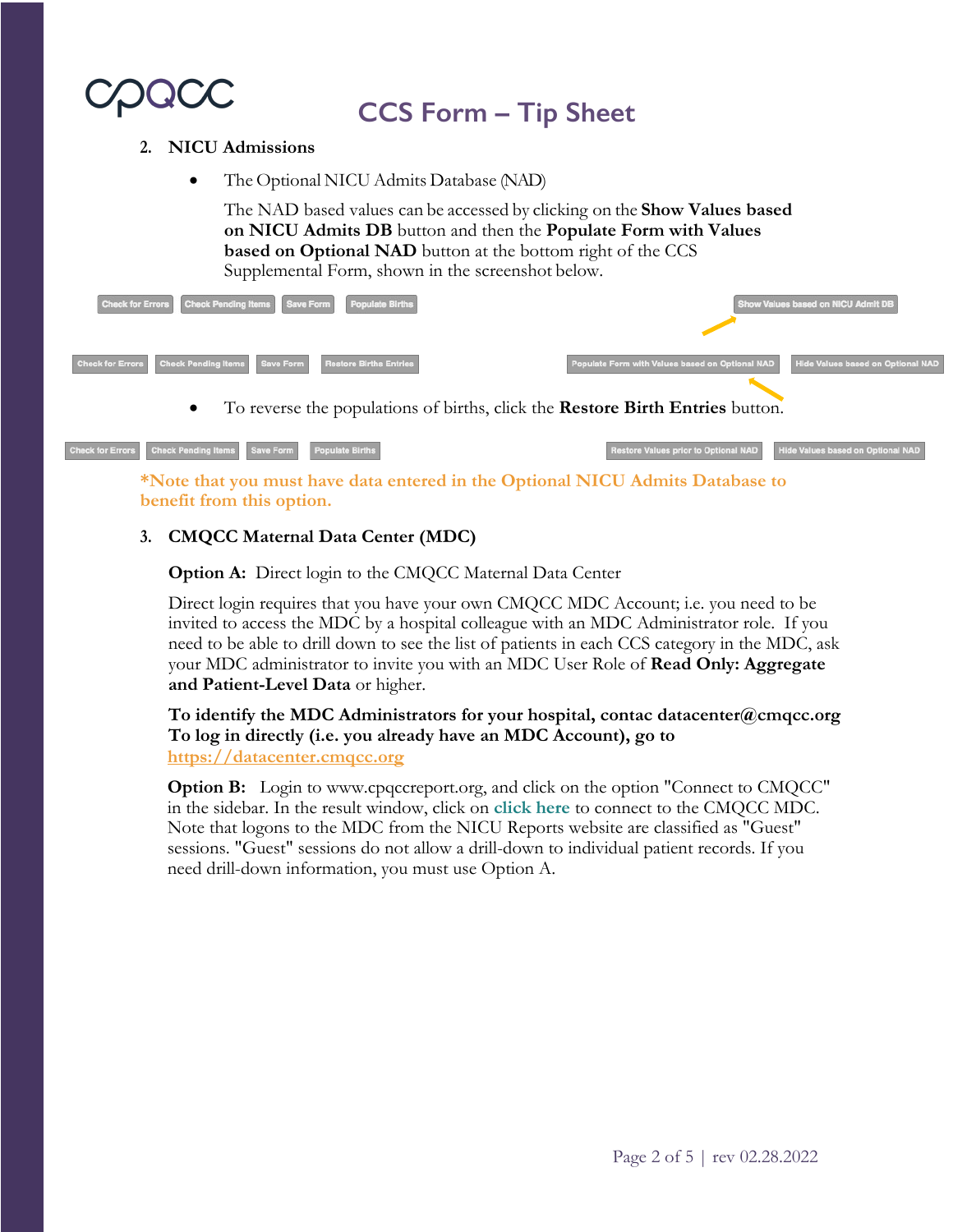## ODQOC

### **CCS Form – Tip Sheet**



#### **NOTE: To benefit from this option, the user must be authorized to access the NICU Reports website. If a the user is not authorized to access the NICU Reports website,this option will not be available.**

• Once logged on to the MDC website, follow the steps below to find the vital statistics birth counts by birth weight and by gestational age:

| Home » Demo Hospital                                                                                                                                                        |                                                                                           |  |
|-----------------------------------------------------------------------------------------------------------------------------------------------------------------------------|-------------------------------------------------------------------------------------------|--|
| Demo Hospital                                                                                                                                                               | <b>Data Entry Status</b>                                                                  |  |
| Measures<br><b>Period: Nov 2018 - Jan 2019</b>                                                                                                                              | <b>Live Births</b>                                                                        |  |
| <b>Favorite Measures</b>                                                                                                                                                    | <b>Jan 2019 Live Births</b><br>$15 \triangle$<br><b>YTD Live Births</b><br>$15 \triangle$ |  |
| See how to add "Favorites" to your hospital's home page here<br>Episiotomy Rate 8.7%                                                                                        | <b>Birth Equity</b>                                                                       |  |
| <b>Hospital Clinical Measures</b>                                                                                                                                           | Cesarean Birth: NTSV - Nullip Term Singleton Vertex (PC-02:<br>Current)                   |  |
| <b>Early Elective Delivery (PC-01)</b><br>$0.0\%$<br><b>Cesarean Birth: NTSV - Nullip Term Singleton Vertex (PC-25.0%</b><br>02: Current                                    | <b>Severe Maternal Morbidity (SMM)</b><br><b>Race-Ethnicity</b><br><b>More Measures</b>   |  |
| <b>Cesareans after Labor Induction: Nullip 66.7%</b><br><b>Unexpected Newborn Complications: Severe</b><br>0.0                                                              | Learn more about the CMQCC Birth Equity Collaborative                                     |  |
| <b>Severe Maternal Morbidity (SMM)</b><br>5.9%<br>View all 79 by name, reporting org or topic                                                                               | <b>Birth Equity PDF</b>                                                                   |  |
| <b>Compare Two Measures</b>                                                                                                                                                 | <b>Patient Safety Watch</b>                                                               |  |
| <b>Hospital Data Quality Measures</b>                                                                                                                                       | <b>AIM Hemorrhage Patient Safety</b><br><b>Preeclampsia Patient Safety</b>                |  |
| <b>Missing Birth Records (formerly Unlinked Mothers)</b><br>$0.0\%$<br><b>Missing Mother Records (formerly Unlinked Babies)</b><br>$0.0\%$<br><b>Data Submission Trends</b> | <b>Bundles</b><br><b>Bundle: WHO Ten Steps to Successful Breastfeeding 60.0%</b>          |  |
| <b>Correction Reports</b><br>View all 21 Hospital Data Quality Measures                                                                                                     | <b>Bundle Management</b>                                                                  |  |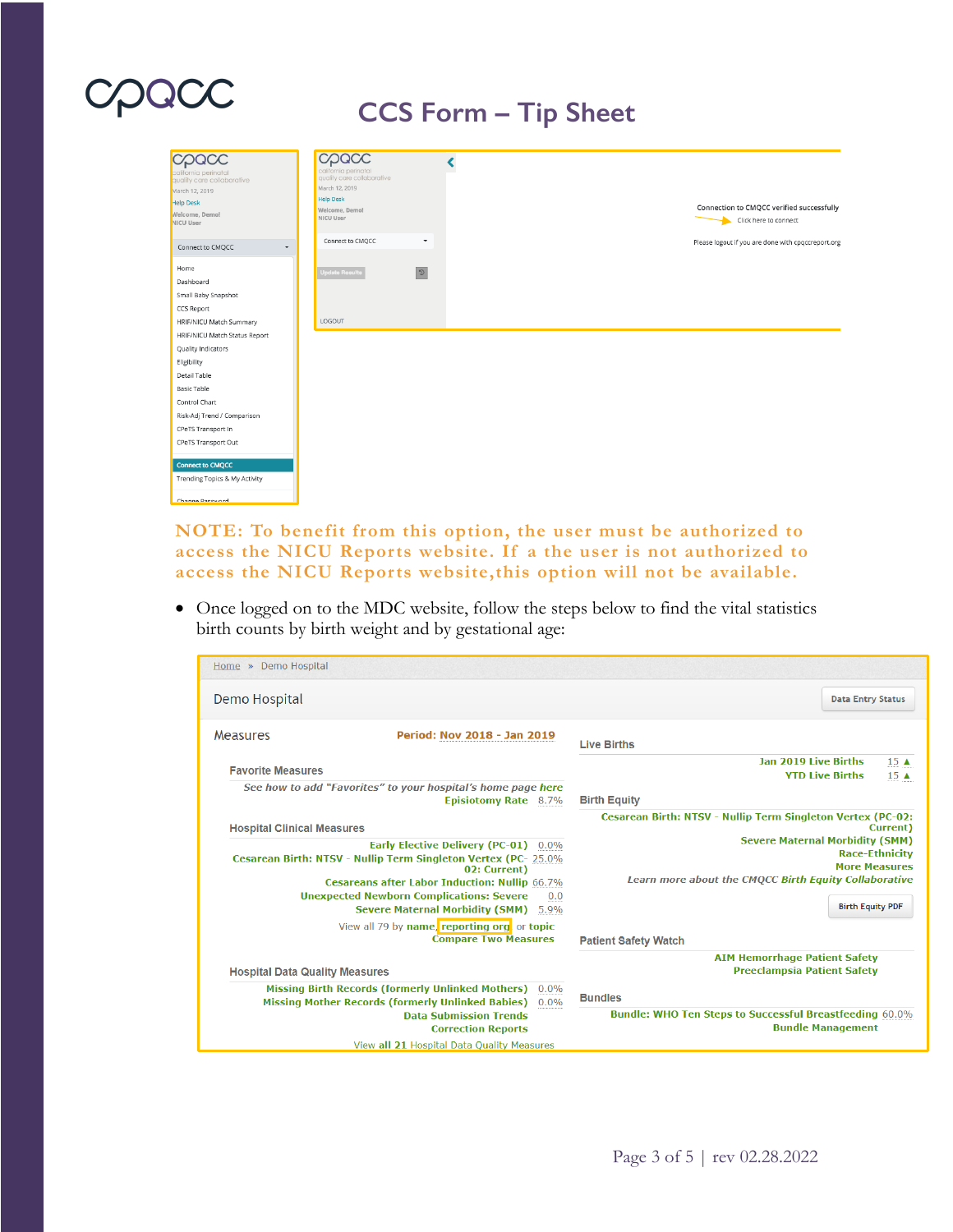# UNUU

### **CCS Form – Tip Sheet**



- Download the data needed to propagate the CCS Supplemental Form for births by BWGT and by GA.
- Manually enter the numbers into the **live births sections** of the CCS Form (A and D).
- To see the list of cases for a category, click the green number for that category.